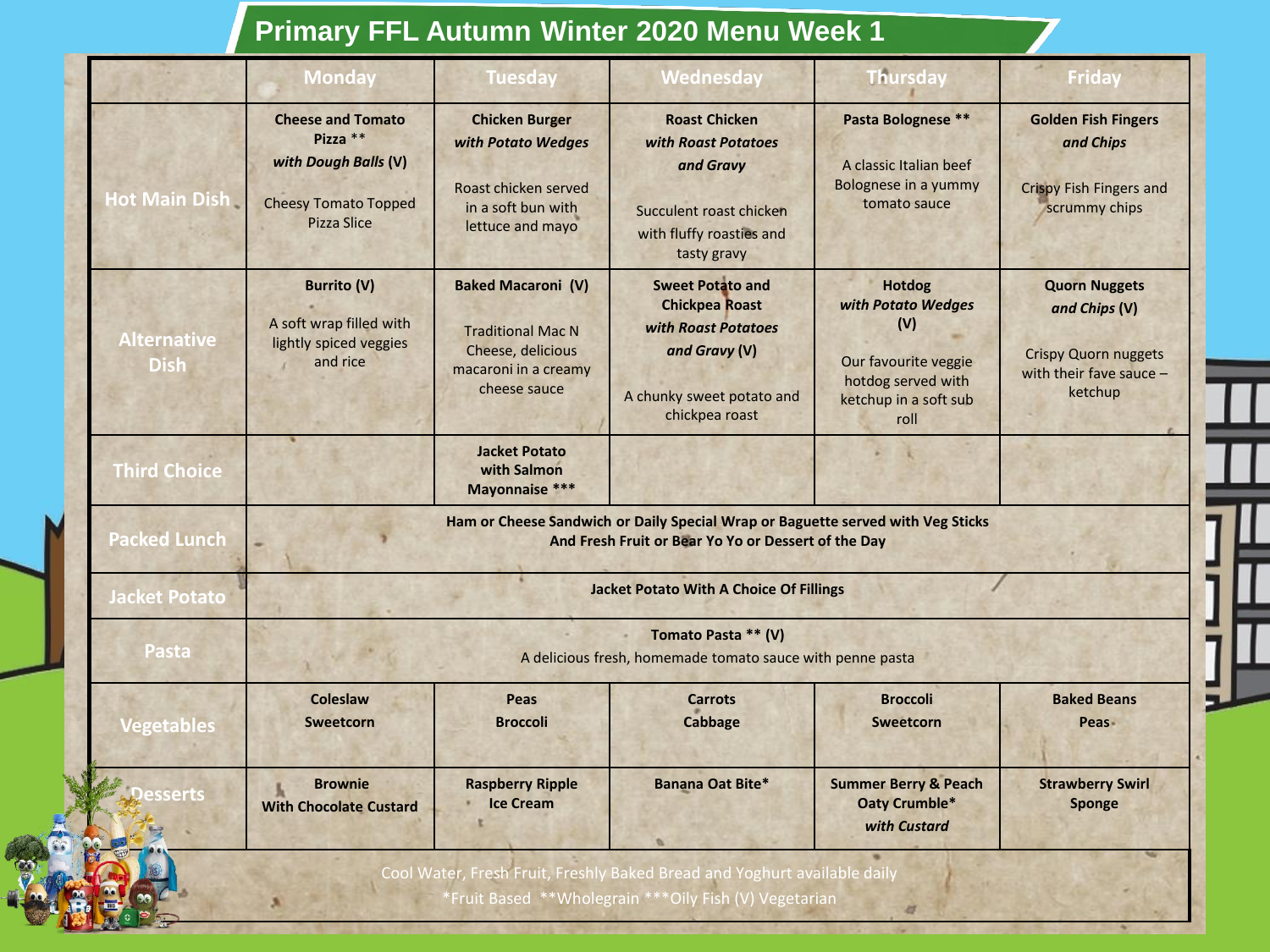## **Primary FFL Autumn Winter 2020 Menu Week 2**

|                                   | <b>Monday</b>                                                                                                                          | <b>Tuesday</b>                                                                                                     | Wednesday                                                                                                                         | <b>Thursday</b>                                                                                                       | <b>Friday</b>                                                                                                     |  |
|-----------------------------------|----------------------------------------------------------------------------------------------------------------------------------------|--------------------------------------------------------------------------------------------------------------------|-----------------------------------------------------------------------------------------------------------------------------------|-----------------------------------------------------------------------------------------------------------------------|-------------------------------------------------------------------------------------------------------------------|--|
| <b>Hot Main Dish</b>              | <b>Cheese and Tomato</b><br>Pizza $**$<br>with Dough Balls (V)<br><b>Cheesy Tomato Topped</b><br>Pizza Slice                           | <b>Chicken Tikka Masala</b><br>with Rice **<br>Succulent chicken in a<br>mild curry sauce                          | <b>Roast Beef with Roast</b><br><b>Potatoes</b><br>and Gravy<br>Crispy roast pork<br>with fluffy roasties and<br>tasty gravy      | Lasagne<br>with a Garlic & Herb<br><b>Bread Wedae**</b><br>A classic Italian layered<br>pasta dish with beef<br>mince | <b>Southern Fried Chicken</b><br><b>Tasters</b><br>Lightly seasoned crispy<br>chicken strips and<br>scrummy chips |  |
| <b>Alternative</b><br><b>Dish</b> | Sausage and Mash<br>with Gravy (V)<br>Fluffy mash with veggie<br>sausages and rich gravy                                               | <b>Baked Macaroni (V)</b><br><b>Traditional Mac N</b><br>Cheese, delicious<br>macaroni in a creamy<br>cheese sauce | <b>Pastry Slice</b><br>with Roast Potatoes<br>and Gravy (V)<br>(pastry)<br><b>Pumpkin and potatoes</b><br>wrapped in flaky pastry | <b>Chilli</b><br><b>Macaroni</b> (V)<br>A lightly spiced Mac N<br>Cheese                                              | Soft Taco and Chips (V)<br>A soft taco shell filled<br>with a yummy veggie<br>tomato chilli                       |  |
| <b>Packed Lunch</b>               | Ham or Cheese Sandwich or Daily Special Wrap or Baguette served with Veg Sticks<br>And Fresh Fruit or Bear Yo Yo or Dessert of the Day |                                                                                                                    |                                                                                                                                   |                                                                                                                       |                                                                                                                   |  |
| <b>Jacket Potato</b>              | <b>Jacket Potato With A Choice Of Fillings</b>                                                                                         |                                                                                                                    |                                                                                                                                   |                                                                                                                       |                                                                                                                   |  |
| Pasta                             | Tomato Pasta ** (V)<br>A delicious fresh, homemade tomato sauce with penne pasta                                                       |                                                                                                                    |                                                                                                                                   |                                                                                                                       |                                                                                                                   |  |
| <b>Vegetables</b>                 | Sweetcorn<br><b>Broccoli</b> and<br><b>Cauliflower Medley</b>                                                                          | <b>Broccoli</b><br>Peas                                                                                            | Cabbage<br><b>Carrots</b>                                                                                                         | Sweetcorn<br><b>Broccoli</b>                                                                                          | Peas<br><b>Baked Beans</b>                                                                                        |  |
| Desserts                          | <b>Creamy Peach Rice</b><br><b>Pudding</b>                                                                                             | <b>Fruity Apricot Bar</b>                                                                                          | <b>Strawberry</b><br><b>Ice Cream</b>                                                                                             | <b>Chocolate Cake</b><br><b>With Custard</b>                                                                          | <b>Oatie Biscuit</b><br>with Fruit Slices *                                                                       |  |
|                                   |                                                                                                                                        |                                                                                                                    | Cool Water, Fresh Fruit, Freshly Baked Bread and Yoghurt available daily<br>*Fruit Based **Wholegrain ***Oily Fish (V) Vegetarian |                                                                                                                       |                                                                                                                   |  |